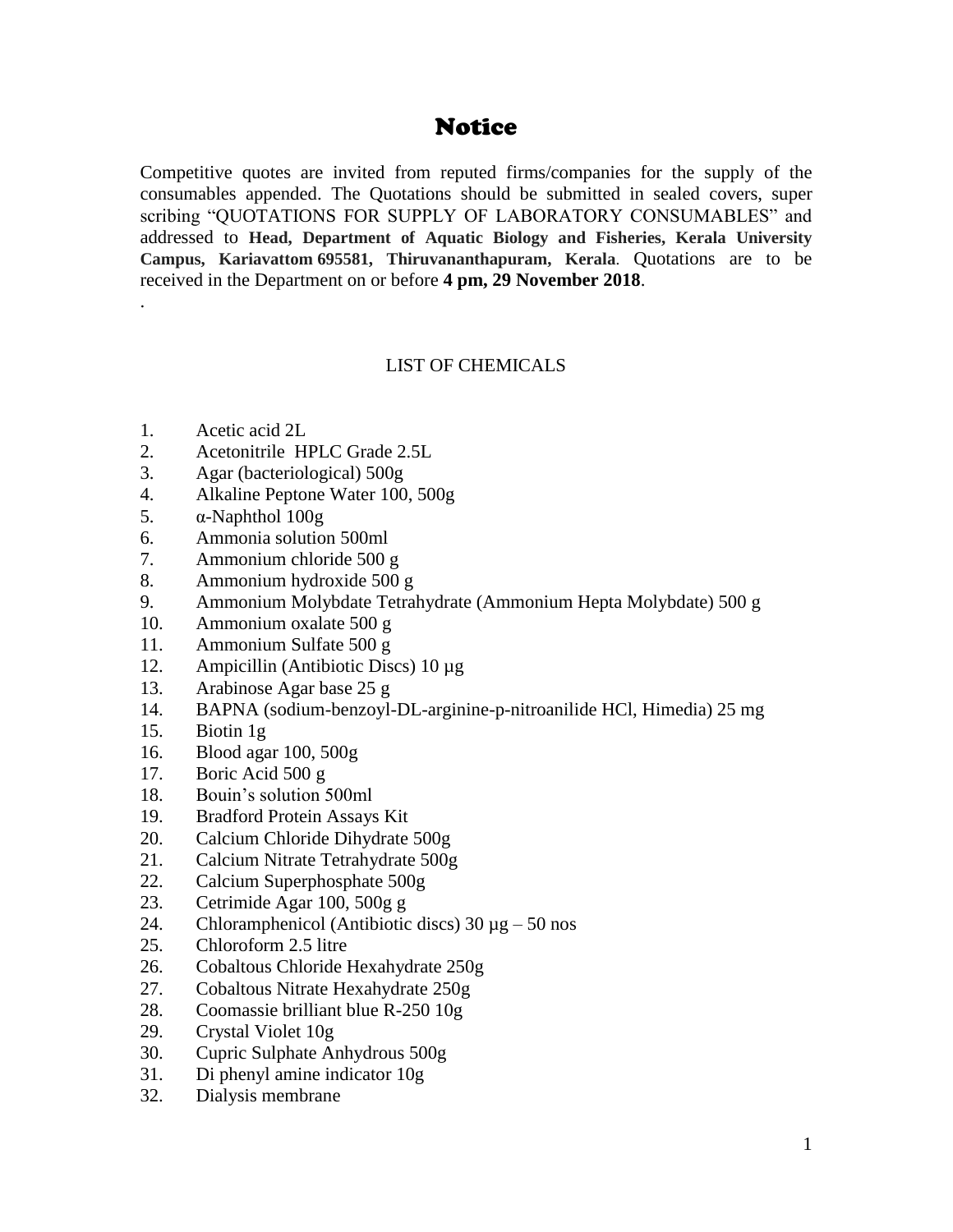- 33. Disposable Microtome blade (Leica)
- 34. DPX Mountant 500ml
- 35. EC Broth 100, 500g
- 36. EDTA 500g
- 37. EMB Agar 100, 500g g
- 38. Eosin Y water soluble 25g
- 39. Eriochrome black T indicator powder
- 40. Ethylene glycol 2.5L
- 41. Ethylenediaminetetraacetic acid ferric sodium salt 100g
- 42. Ferric Chloride Anhydrous 500g
- 43. Ferrous ammonium sulphate 500 g
- 44. Ferrous Sulphate (Crystalline) 500 g
- 45. 9 -fluorenylmethyl chloroformate (FMOC) 5g
- 46. Formalin 25L
- 47. Gelatin 500g
- 48. Glucose Agar 100, 500g
- 49. Glycerine 500 ml
- 50. Glycine 50 g
- 51. Gram stain kit 250 ml each (kit)
- 52. Hektoen Enteric Agar 250 g
- 53. Hematoxylin 5 g
- 54. Hugh Leifson Medium 100, 500g
- 55. Hydrazine sulphate 25 g
- 56. Hydrochloric acid 2.5 litres
- 57. Hydrogen Peroxide 500 g
- 58. KIA (Klingler Iron Agar), 100, 500g
- 59. Kovac's Cytochrome Oxidase Reagent 100 ml
- 60. Kovac's Indole Reagent 100 ml
- 61. Lia (Lyne Iron Agar) 250 g
- 62. Lugol solution 1 litre
- 63. Magnesium Sulphate Heptahydrate 500 g
- 64. Manganous chloride 500 g
- 65. Manganous sulphate 500 g
- 66. McConkey agar 500 g
- 67. Mercaptoethanol 100, 500ml
- 68. 3 -mercaptopropionic acid 100g
- 69. Methanol 2.5 l
- 70. Methicillin (Antibiotic discs)  $5 \mu g 50$  nos
- 71. Methyl orange indicator 100 g
- 72. Methyl Red Indicator 100 g
- 73. MFC Agar 250 g
- 74. Micrococcus lysodeikticus, (lyophilized cells) 5g
- 75. Molybdenum Trioxide LR
- 76. Molybdo vanadate reagent
- 77. MRS Agar 100, 500g
- 78. MRVP Medium (Methyl Red Voges -Proskauer) 100, 500g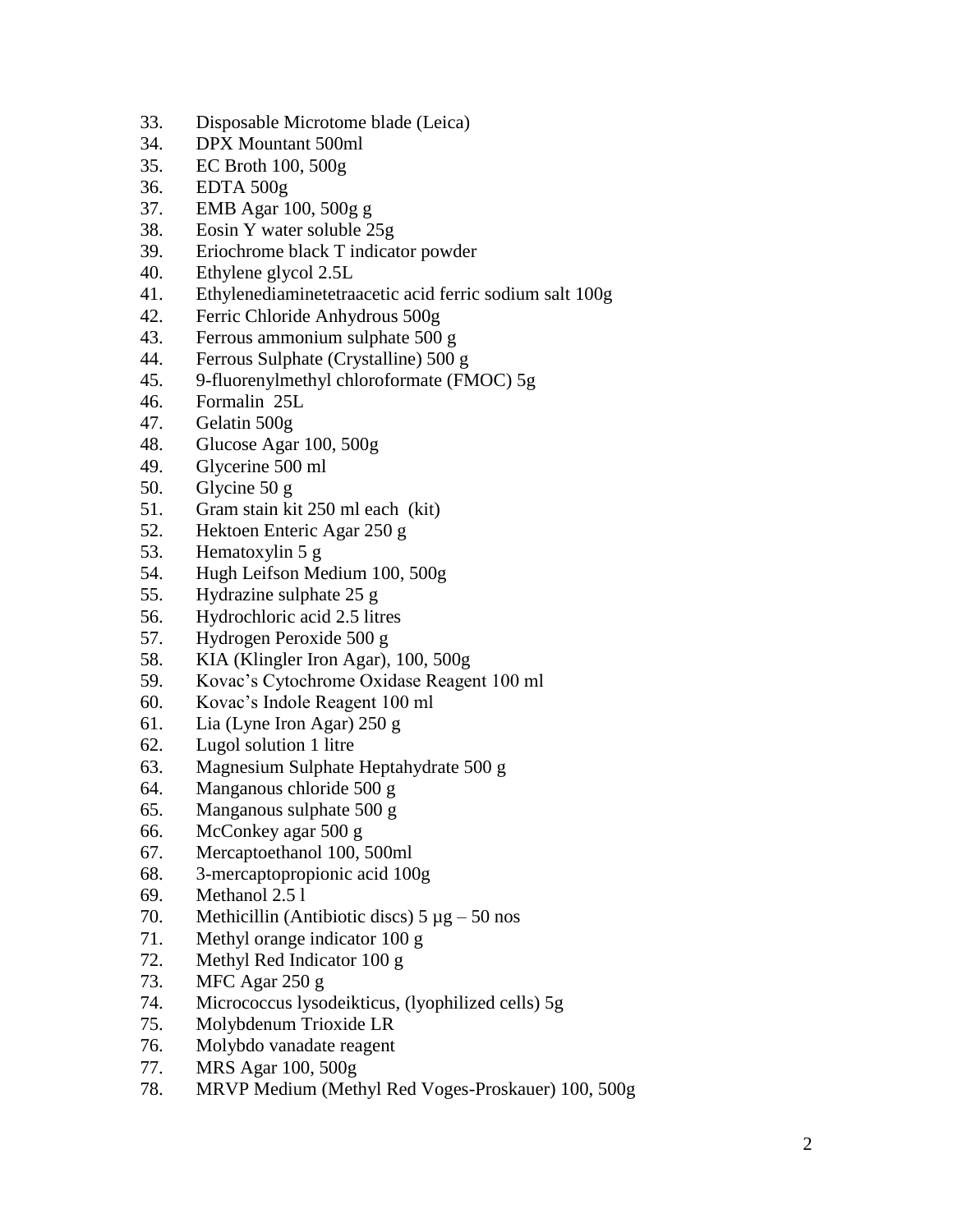- 79.  $N (1 n\text{aphthyl}) Ethylene diaminedi hydrochloride (NEDA) 25 g$
- 80. n- propanol 500 ml
- 81. N, N-dimethylformamide 25 g
- 82. Nitroblue tetrazolium 10 mg
- 83. Nutrient Agar 100, 500g g
- 84. Nutrient broth 100, 500g
- 85. o-phthalaldehyde 1g
- 86. Paraffin wax 2.5 litre
- 87. Paraformaldehyde 2 litre
- 88. Paraplast Plus 500g
- 89. PBS (Phosphate buffered saline) 1L
- 90. Pepsin (5%) 1g
- 91. Perchloric acid 500mL
- 92. PH indicator solution
- 93. Phenolphthalein indicator 25g
- 94. Potassium antimonyl tartrate 100 g
- 95. Potassium Dihydrogen Ortho phosphate 500 g
- 96. Potassium hydroxide 500 g
- 97. Potassium iodide 500 g
- 98. Potassium phosphate dibasic solution
- 99. Potassium phosphate monobasic solution
- 100. Potato Dextrose Agar 100, 500g
- 101. Propanol 2.5 litre
- 102. Resorcinol AR 100g
- 103. Sabouraud broth 100, 500g
- 104. Simmon's Citrate Agar 250 g
- 105. Sodium Carbonate Anhydrous 500g
- 106. Sodium Chloride 500 g
- 107. Sodium citrate 500 g
- 108. Sodium Dihydrogen Ortho phosphate Dihydrate 500 g
- 109. Sodium hexa meta phosphate 500 g
- 110. Sodium Hydrogen Carbonate (Sodium bicarbonate) 1 kg
- 111. Sodium hydroxide flakes 1 kg
- 112. Sodium hypochlorite 2 litres
- 113. Sodium Metasilicate 500 g
- 114. Sodium Molybdate 500 g
- 115. Sodium Nitrate 500 g
- 116. Sodium nitrite Anhydrous 25 g
- 117. Sodium nitroprusside 500 g
- 118. Sodium Phosphate Buffer 1 litre
- 119. Sodium sulphide 500 g
- 120. Sodium thiosulphate 500 g
- 121. SS Agar 100, 500g
- 122. Streptomycin (antibiotic discs)  $10 \mu$ g 50 nos
- 123. Sucrose Agar 100, 500g
- 124. Sulphanilamide 500 g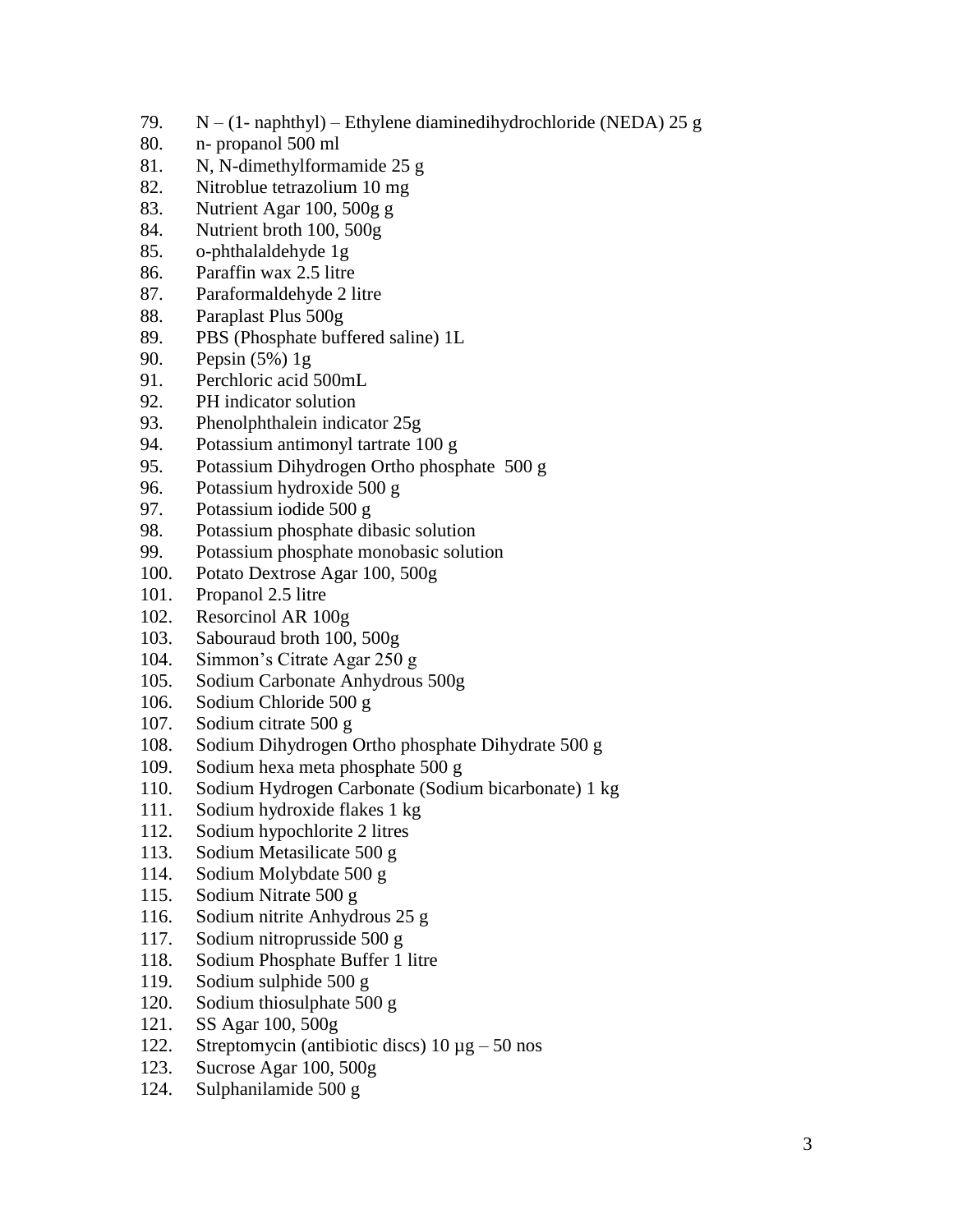- 125. Sulphuric acid 2.5 litres
- 126. TCBS Agar 500 g
- 127. Tergitol 7 Agar 100 g
- 128. Tetracyclin (antibiotic discs)  $\mu$ g 50 nos
- 129. Thiamine hydrochloride 10, 25 g
- 130. Tricaine methanosulphonate 10 g
- 131. Tris HCl 100g
- 132. Tryptic soya broth 100, 500g
- 133. Tryptone Broth 100, 500g
- 134. TSI (Triple Sugar Iron) Agar 100
- 135. Urea 500 g
- 136. Urea Agar 100 g
- 137. XLD Agar 100 g
- 138. Xylene 1L
- 139. Zinc Chloride 500 g
- 140. Zinc Sulphate Heptahydrate 500 g
- 141. Zobell marine agar 100 g

### LIST OF GLASS WARES REQUIRED

- 1. Beaker  $1 L 6$  each
- 2. Beaker  $100 \text{ ml} 6$  each
- 3. Beaker  $25 \text{ ml} 6$  each
- 4. Beaker 250 ml 6 each
- 5. Beaker 50 ml  $-6$  each
- 6. Beaker 500 ml 6 each
- 7. Blue cap bottles (pp screw cap)  $1000 \text{ ml} 4 \text{ nos}$
- 8. Blue cap bottles (pp screw cap)  $500 \text{ ml} 4 \text{ nos}$
- 9. BOD Bottles 300 ml
- 10. Burette stand 6 nos
- 11. Burette  $100 \text{ ml} 6 \text{ nos}$
- 12. Burette  $50 \text{ ml} 6 \text{ nos}$
- 13. Carboy Polypropylene, Medical grade 50L
- 14. Carboy with Stopcock, Polypropylene, Medical grade, 50L
- 15. Conical Flasks 1 litre 6 nos
- 16. Conical Flasks 5 litres 3 nos
- 17. Conical Flasks250 ml 12 nos
- 18. Conical Flasks500 ml 12 nos
- 19. Cotton absorbant
- 20. Cotton Non-absorbant
- 21. Cover glass Rectangular 3 packets
- 22. Cover glass Round 3 packets
- 23. Digestion Flask 50 ml
- 24. Dropper/Fillers 24 nos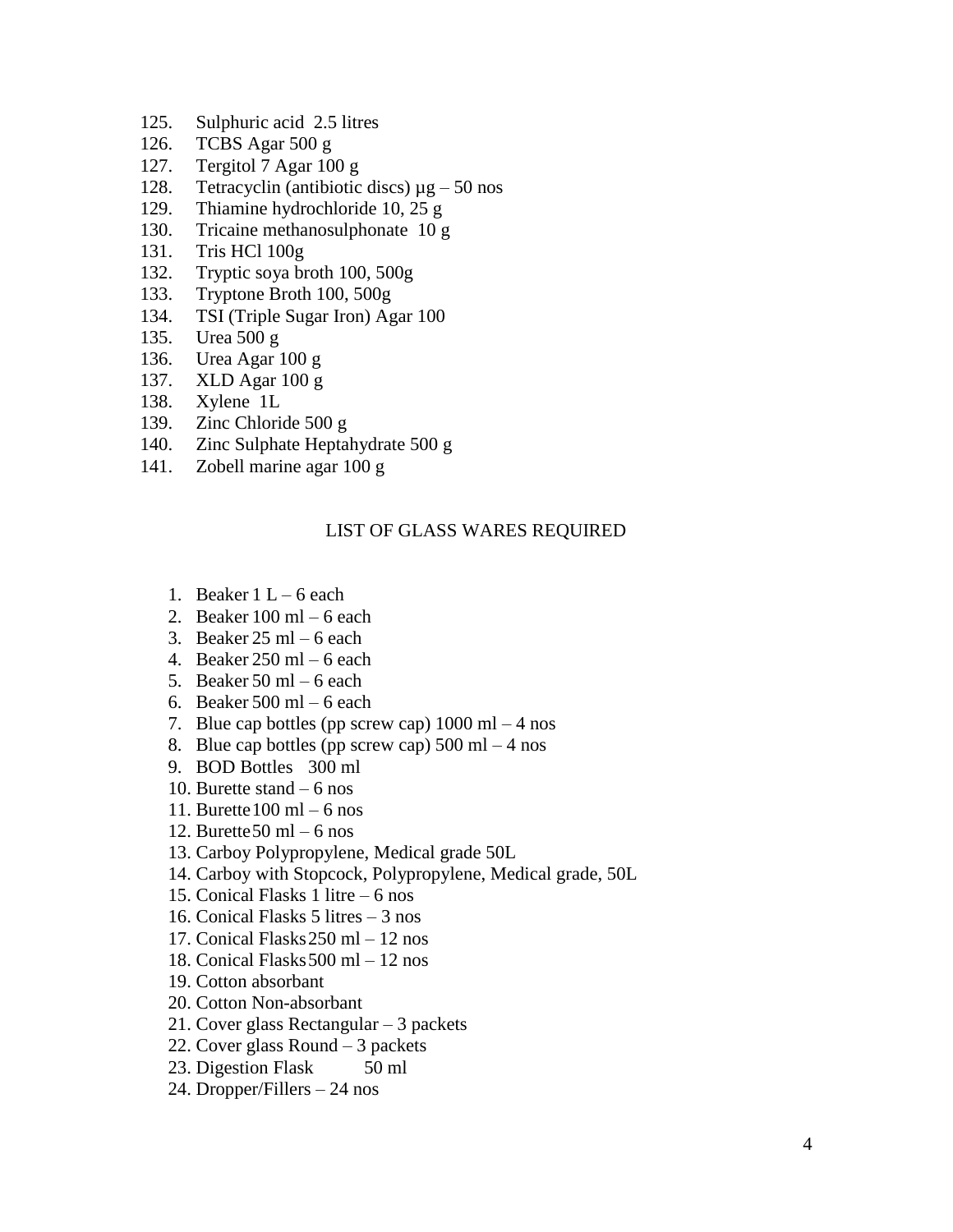25. Filter Paper Coarse, 1 ream 26. Filter paper Whatman 42 27. Syringe Filters PTFE, 0.22µ, 25 mm dia 28. Funnels 100 mm 29. Glass Slide 6 packets 30. Imhoff Setting Cone 1 litre – 1no 31. Imhoff Setting Cone Rack – 1 no 32. Measuring Cylinders  $1 L - 6$  nos 33. Measuring Cylinders  $10 \text{ ml} - 6 \text{ nos}$ 34. Measuring Cylinders 100 ml – 6 nos 35. Measuring Cylinders 25 ml – 6 nos 36. Measuring Cylinders 250 ml – 6 nos 37. Measuring Cylinders 50 ml– 6 nos 38. Measuring Cylinders 500 ml – 6 nos 39. Petridish (Pairs) 100X15mm - 12 nos 40. Petridish (Pairs) 200X20 mm - 12 nos 41. Pippette (Blowout)  $20 \text{ ml} - 12 \text{ nos}$ 42. Pippette (Blowout)  $50 \text{ ml} - 12 \text{ nos}$ 43. Pippette (Graduated)  $1 \text{ ml} - 12 \text{ nos}$ 44. Pippette (Graduated) 10 ml – 12 nos 45. Pippette (Graduated) 2 ml – 12 nos 46. Pippette (Graduated)  $20 \text{ ml} - 12 \text{ nos}$ 47. Pippette (Graduated)  $5 \text{ ml} - 12 \text{ nos}$ 48. Reagent Bottles 250 ml 49. Reagent Bottles 500 ml 50. Standard Flask  $1 L - 6$  nos 51. Standard Flask100 ml 52. Standard Flask25 ml 53. Standard Flask250 ml 54. Standard Flask50 ml 55. Standard Flask500 ml 56. Spreader, Triangular SS 10 57. Test Tubes  $20 \text{ ml} - 24 \text{ each}$ 58. Test Tubes  $50 \text{ ml} - 24 \text{ each}$ 

#### **Preferred Quality / Brands:**

Quote Both **AR and LR** Quality of Chemicals

Sigma-Aldrich-Fluka, Merck, Qualigens, Rankem, Himedia, SD Fine, SRL

Borosil, Schott Duran, Riviera, Tarson, Millipore, Whatman